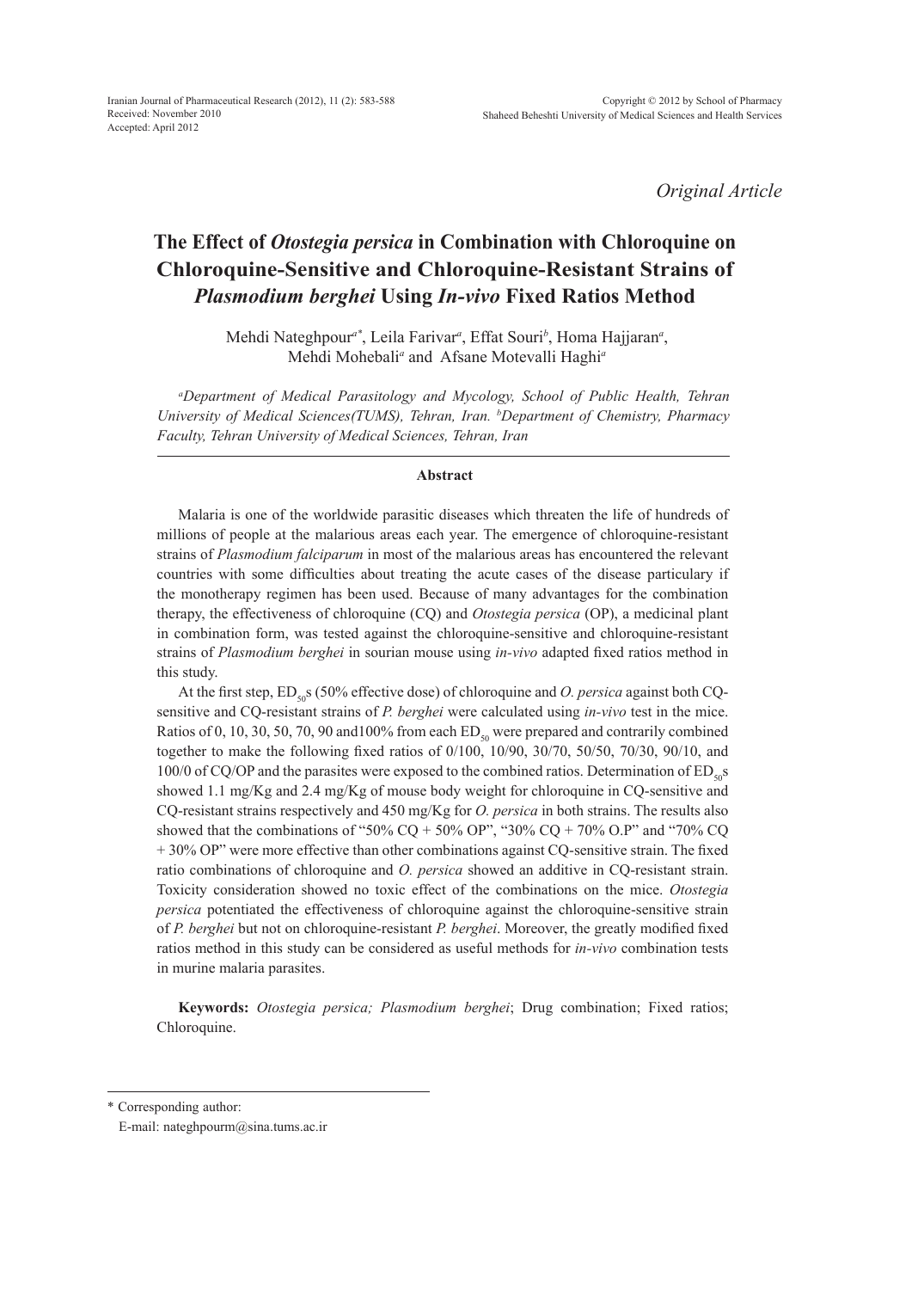#### **Introduction**

Malaria, the most important parasitic life threating disease in the malaria-affected areas, is a hematoprotozoan infection caused by four species of *plasmodium*. Although malaria is cured by some effective antimalarial drugs, at present, the medicinal treatment of the infection has encountered with an immense obstacle due to the emergence of drug resistance phenomenon in some species of *plasmodium*. *Plasmodium falciparum* is highly resistant to chloroquine (CQ) in Iran and many of the malarious countries and more or less to a number of other antimalarials in some malaria endemic areas (1-3). Moreover, some reports indicate the emergence of chloroquine-resistant strains of *Plasmodium vivax* in a number of malarious countries (4-7). In view of the increasing incidence of *Plasmodium falciparum*  and *Plasmodium vivax* drug-resistant strains besides preparing new antimalarials, effective approaches are also needed that might delay the emergence of the resistance. Combination therapy is a highly recommended pathway for delaying the emergence of drug resistance or potentiating the effectiveness of antimalarials against the resistant strains in Plasmodia (8). Such demand is more emphasized when the combination takes place between medicinal herbal extracts and synthetic antimalarials. *Otostegia persica (OP*) is an endemic medicinal plant growing in south and southeast parts of Iran. The equeous extract of the plant is traditionally used as antispasmodic, anti-arthritis and antipyretic (9) through the local habitants.

*Otostegia persica* has a modest action against the sexual forms of CQ-sensitive *Plasmodium berghei* and is non-toxic to the mouse at antiparasitic doses (10). Despite many uses of *O. persica*, little data can be found about the biological activity of the plant. Producing an experimental CQ-resistant strain of *Plasmodium berghei* derived from CQ-sensitive parasite in our malaria laboratory (11), excited us to consider the effect of *Otostegia persica* in combination with chloroquine against the CQ-resistant and CQ-sensitive strains of *Plasmodium berghei* in sourian mice using fixed ratio method as a first study among its category.

### **Experimental**

Experiments were conducted on sourian male mice weighing between 20 and 25 g. Animals were kept in plastic and comfortable cages under a normal light-dark cycle, fed on mice pellets and received tap water.

#### *Parasites*

Chloroquine-sensitive NICD strain of *Plasmodium berghei* stored in liquid nitrogen (originally from Haffkine Institue**,** India) was maintained in mice through a syringe passage, a couple of weeks before the experiments.

### *Drugs*

*Otostegia persica* (Labiatea) plant was collected from Hormozgan province, a malarious area in southeast of Iran, and the aerial parts of the plant were powdered for the extraction. Powdered parts were extracted with 96˚ ethanol and the alcohol was evaporated under the pressure of vacuum. The extract was made up as a stabilized suspension to produce concentrations of 100, 200, 350 and 450 mg/ Kg. For achieving the stabilized suspension, the extract was dissolved in 2.5% Tween 80 (diluted in normal saline) under the sonicating situation. Chloroquine diphosphate (sigma chemical Co.) was dissolved in distilled water to make up 1, 3, 10, 20 and 30 mg/Kg concentrations.

### *Methods*

The cryopreserved parasites were thawed and suspended in physiological saline to be made up a volume of 0.2 mL suspension. A number of mice were infected via the intraperitoneal route and allowed parasitemia to develop up to approximately 10% (by day 4 after the infection). The infected blood was then collected into the heparinized tubes directly from heart via the cardiac puncture under the ether anesthesia. The blood was diluted in physiological saline at the ratio of 106 parasitized erythrocytes in 0.2 mL of the dilution. The prepared suspension was injected subcutaneously in mice. To determine the drug doses for producing 50% suppression of parasitemia for chloroquine and *O. persica*, a 4-day suppressive test was conducted (12). For each previously mentioned concentrations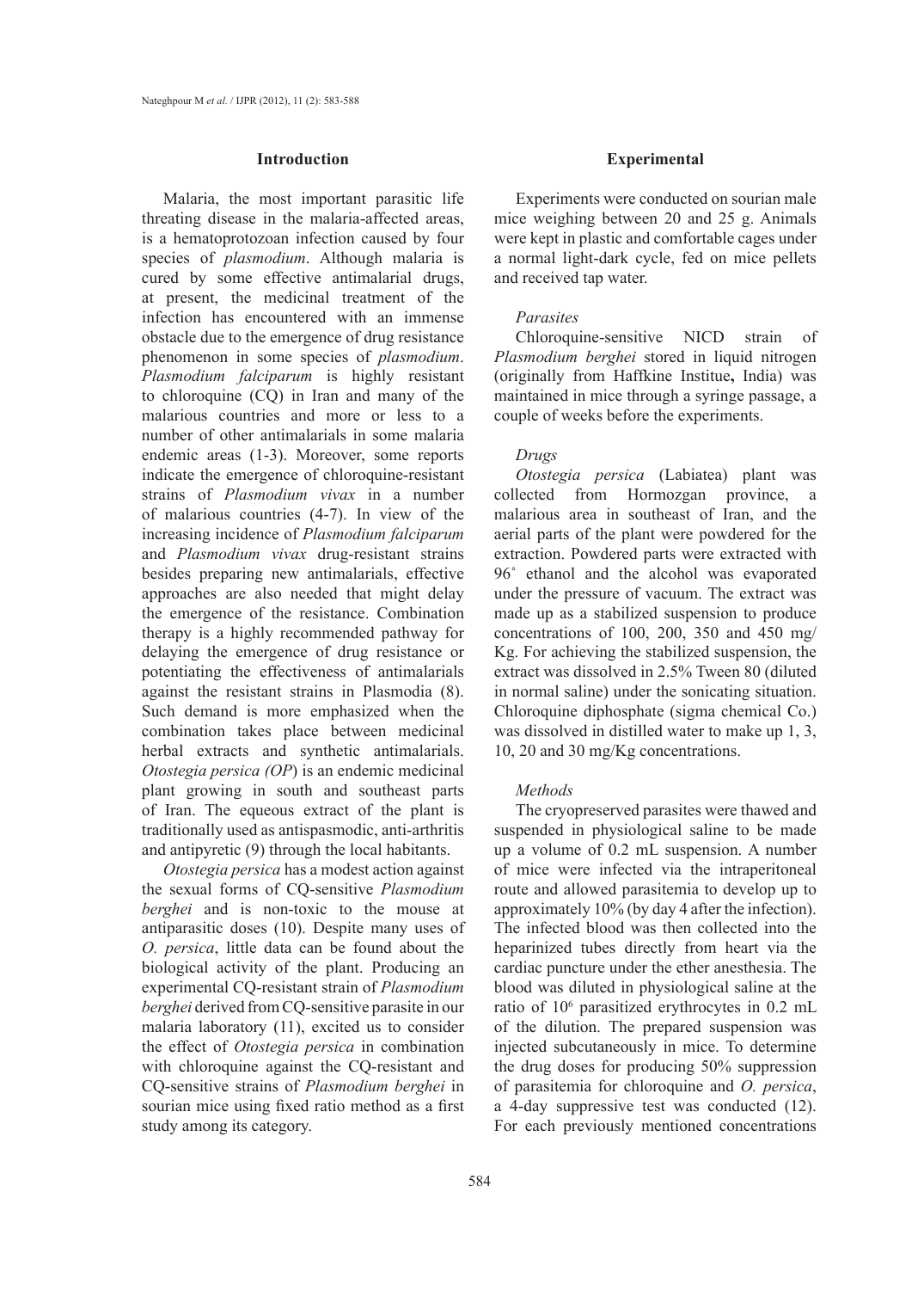| <b>Parasites</b>            | Drugs                     |                           |                           |                           |  |
|-----------------------------|---------------------------|---------------------------|---------------------------|---------------------------|--|
|                             | Chloroquine               |                           | O.persica                 |                           |  |
|                             | Mean $ED_{50}$<br>(mg/Kg) | Inhibition%<br>$(\pm SD)$ | Mean $ED_{so}$<br>(mg/Kg) | Inhibition%<br>$(\pm SD)$ |  |
| Chloroquine                 | 1.1                       | 50.2                      | 450                       | 46.2                      |  |
| -sensitive <i>P.berghei</i> |                           | $(\pm 5.3)$               |                           | $(\pm 2.4)$               |  |
| Chloroquine                 | 24                        | 50                        | 450                       | 42.6                      |  |

-resistant *P.berghei* (± 4.7) (± 3.7)

Table 1. ED<sub>50</sub> concentration of chloroquine and O.persica against the chloroquine-sensitive and chloroquine-resistant strains of *P.berghei*.

of chloroquine and *O. persica*, five mice were appropriated. *P. berghei*-infected erythrocytes were injected on day 0 and the drugs were given during the days 0 to 3. The first dose was administered 2 h after the injection of the infected erythrocytes on day 0. On the  $4<sup>th</sup>$  day, the parasitemia of the mice was estimated using Giemsa-stained thin tail-blood smears. For each compound,  $ED_{50}$  was calculated from the graphs drawn on semi-log papers against both chloroquine-sensitive and chloroquineresistant *P. berghei.* Five uninfected and five untreated mice were allocated for each line of the tests as the control groups. The *in-vitro* fixed ratios technique of determining the influence of one drug on the activity of another based on the predetermined inhibitory concentration 50% (IC<sub>50</sub>) values as described by Chawira and Warhurst (13) with considerable modifications, was adapted for *in-vivo* tests in this study as followes. Aliquots of 0.2 mL containing fifty percent of effective dose  $(ED_{50})$  concentrations of chloroquine and *O. persica* alone (in the ratios of 90%:10%, 70%:30%, 50%:50%, 30%:70% and 10%:90% respectively) of the first and second drug solutions were injected subcutaneously into the relevant groups of mice. The number of mice in each group and control sets were similar to that described for  $ED<sub>50</sub>S$  determination. Percentage inhibition values and standard deviation (SD) for each ratio were calculated. The results of each combination were plotted on a figure containing two vertical axes for percentage inhibition values of the  $ED_{so}$  concentrations of the individual drugs and a horizontal axis for fixed ratios of combined concentrations. The points of  $ED_{50}$  values on the vertical axes were joined through a straight line. The influence of *O. persica* on the effectiveness

585

of chloroquine against the parasites was shown as a point according to the relevant fixed ratios. When the points take place above the line, it is considered as the potentiation of the activity between *O. persica* and chloroquine against the parasites. When they fall below the line, it is assumed as an antagonistic activity. Points lying on the line indicate an additive effect. The treated mice were reassessed through the thin smears on days 7, 14 and 21 to be noted weather the recrudescence had been occurred. Toxicity of the combination at the combined ratios was assessed against the mice using 3 mice for each fixed ratio of the combination that received a subcutaneous injection daily for 14 days. Subsequently, at the end of the injection period, clinical situations of the mice were followed up until day 50.

## **Results and Discussion**

Fifty percent of effective dose values of chloroquine and *O. persica* tested against chloroquine-sensitive and chloroquine-resistant strains of *P. berghei* have been tabulated in Table 1. The results of the interaction between chloroquine and *O. persica* on chloroquinesensitive and chloroquine-resistant strains of *P. berghei* are graphically shown in Figures 1 and 2 and given in Tables 2 and 3. The combination between chloroquine and *O. persica* demonstrated marked potentiating effects on chloroquine-sensitive strain (NICD strain) in ratios of 70%  $CQ + 30%$  OP, 50%  $CQ + 50\%$  OP and 30%  $CQ + 70\%$  OP but not in other ratios (Table 2). Additive effects were seen in combination between chloroquine and *O. persica* against the chloroquine-resistant strain (TUMS/PB/R strain) in 90%  $CQ + 10\%$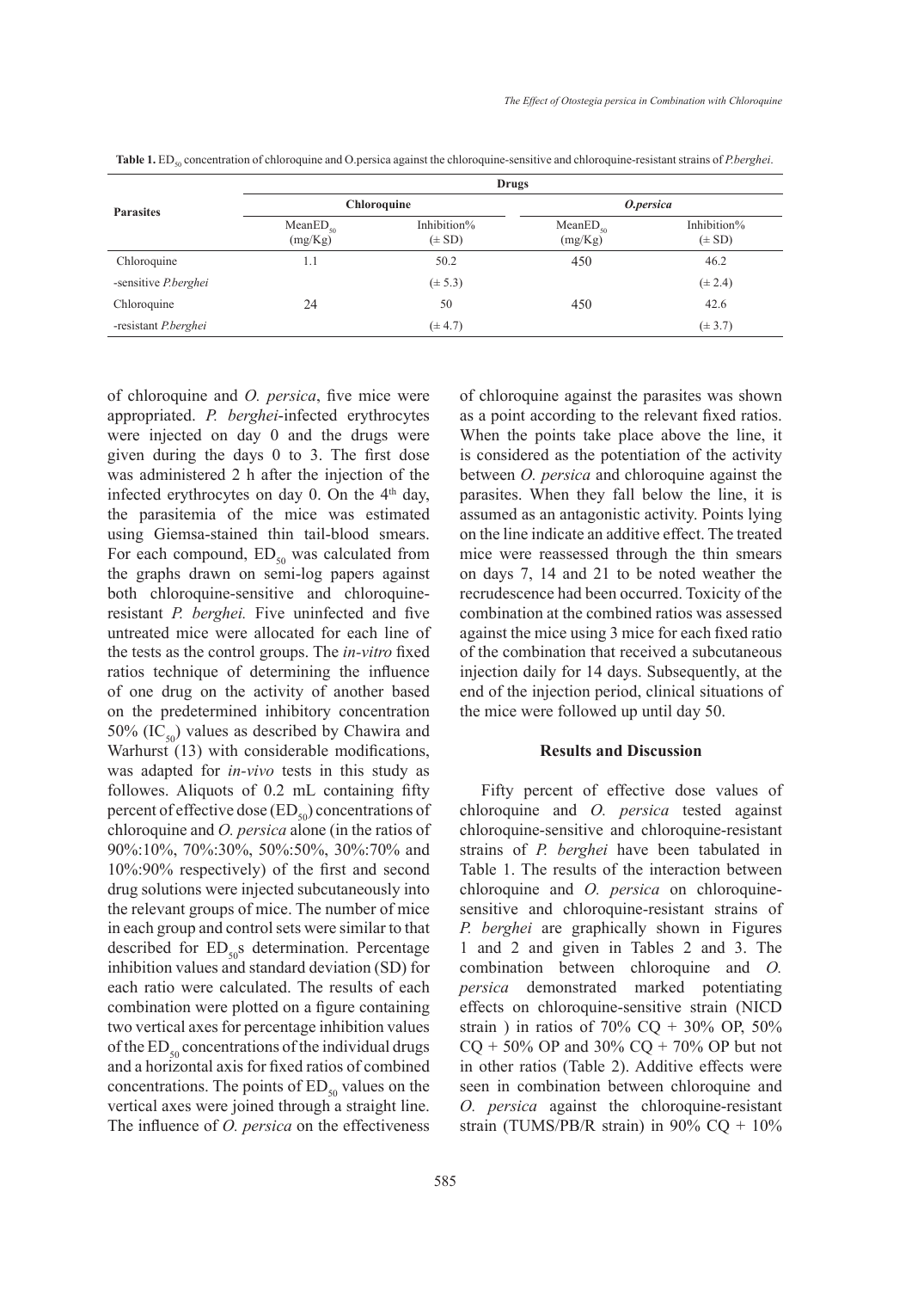

**Figure 1.** Interaction between chloroquine and *O.persica* on the chloroquine-sensitive strain of *P.berghei.*

OP, 70% CQ + 30% OP, 50% CQ + 50% OP and 30% CQ + 70% OP ratios, but an antagonism was detected in the ratio of  $10\%$  CQ +  $90\%$ OP (Table 3). The results showed that the average survival time of the five mice (for each concentration) infected with chloroquinesensitive parasites after treating with combined doses of 70% CQ + 30% OP, 50% CQ + 50% OP and 30% CQ + 70% OP ratios with 20.4, 21.2 and 21 days respectively, was longer than those treated mice infected with chloroquineresistant strain ( $p < 0.05$ ). The result obtained from the toxicity considerations did not reveal any clinical deleterious manifestation until fifty days follow up. *Otostegia persica*, originally an Iranian plant, is usually employed as an antipyretic traditional remedy in malarious south and southeastern areas of Iran. Little data can be found about *O. persica*  in the literatures. Some pharmacokinetics, antibacterial , antiparasitic and antiplasmodial descriptions were reported by a number of authors (10, 14- 16). Combination therapy in malaria is considerably recommended both in drug-sensitive and drug-resistant infections particularly in *falciparum* malaria (8, 17).

**Table 2.** Fixed ratios of chloroquine and *O.persica* combination and their relevant effective doses on the chloroquine-sensitive strain of *P.berghei.*

| <b>Groups</b>  | <b>Fixed ratios</b>   | Mean effective doses $(\overline{X} \pm SD)$ |
|----------------|-----------------------|----------------------------------------------|
|                | 100% CO               | $50.2 \pm 5.3$                               |
| $\overline{2}$ | $90\%$ CO + $10\%$ OP | $49.6 \pm 3.5$                               |
|                | $70\%$ CQ + 30% OP    | $76.6 \pm 4.6$                               |
| 4              | $50\%$ CO + $50\%$ OP | $75.8 \pm 5.9$                               |
|                | $30\%$ CQ + 70% OP    | $74.4 \pm 3.7$                               |
| 6              | $10\%$ CO + 90%OP     | $60.4 \pm 2.8$                               |
|                | $100\%$ OP            | $46.4 \pm 9.1$                               |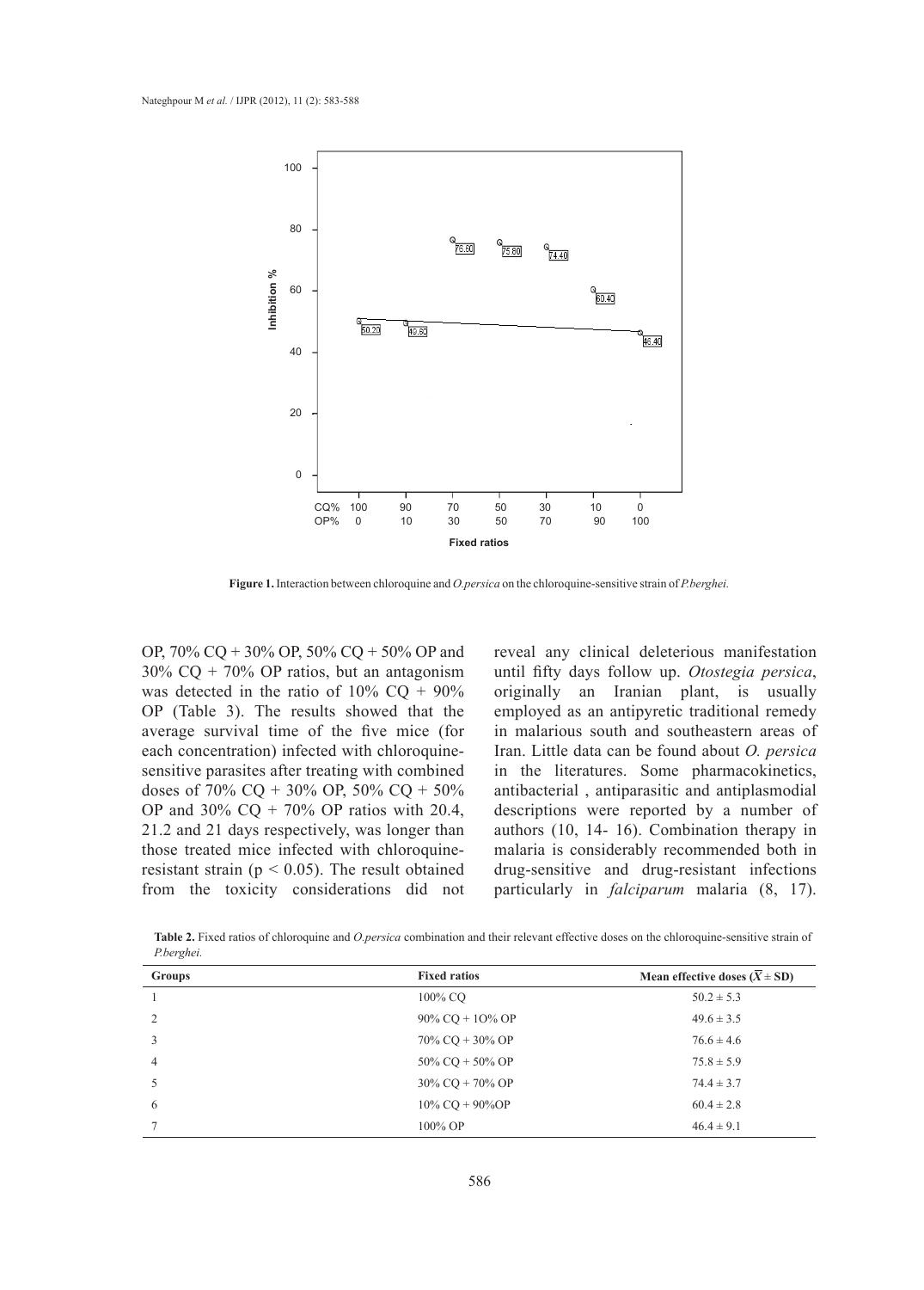

**Figure 2.** Interaction between chloroquine and *O.persica* on the chloroquine-resistant strain of *P.berghei.*

The interaction between chloroquine and *O. persica* against the two strains of *P. berghei*, the murine malaria parasites, was considered in this study. *Plasmodium berghei* is an acceptable animal model for the chloroquine-sensitive and chloroquine-resistant *Plasmodium falciparum* malaria. In fact, although the combination therapy could not interrupt the establishment of drug-resistance in malaria parasites, it could considerably delay the extension of phenomenon (17). Our findings showed that *O. persica* potentiated the effect of chloroquine on the chloroquine-sensitive *P. berghei* whilst

an additive effect was observed against the chloroquine-resistant strain of the parasite. The interaction between chloroquine and *O. persica* in the ratio of  $30\%$  CQ +  $70\%$  OP implied that even lower amount of chloroquine can potentiate the effect of *O. persica* on chloroquine-sensitive *P. berghei*. This may be interpreted that such native herb with low side-effects can fill more portion than chemical compound in combined drugs. Potentiating the effect of chloroquine through *O. persica* in combination form against the chloroquinesensitive *P. berghei* implies that the drugs may

**Table 3.** Fixed ratios of chloroquine and O.persica combination and their relevant effective doses on chloroquine-resistant strain of *P.berghei.*

| Groups        | <b>Fixed ratios</b>   | Mean effective doses $(\overline{X} \pm SD)$ |
|---------------|-----------------------|----------------------------------------------|
|               | 100% CO               | $50 \pm 4.7$                                 |
| $\mathcal{L}$ | $90\%$ CQ + $10\%$ OP | $47 \pm 4.7$                                 |
|               | $70\%$ CQ + 30% OP    | $49.2 \pm 8.7$                               |
| 4             | $50\%$ CQ + $50\%$ OP | $47.6 \pm 6.8$                               |
|               | $30\%$ CQ + 70% OP    | $45.2 \pm 6.7$                               |
| 6             | $10\%$ CQ + 90%OP     | $40.8 \pm 8$                                 |
|               | $100\%$ OP            | $42.6 \pm 3.7$                               |